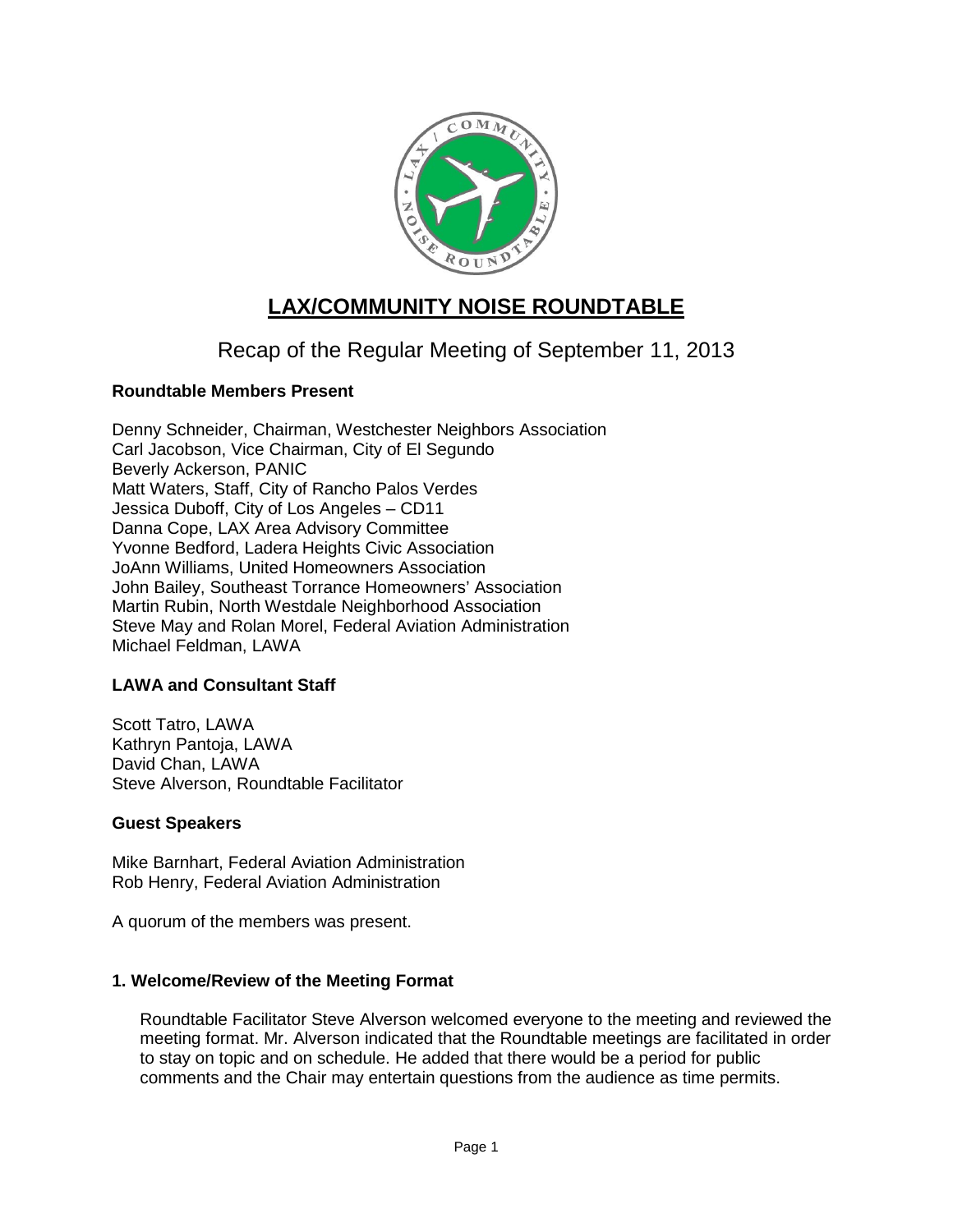# **2. Call to order**

Roundtable Chairman Denny Schneider called the meeting to order at 7:01 pm PDT in the Samuel Greenberg Boardroom at LAX. After the Pledge of Allegiance, a moment of silence was observed for the victims of 9/11.

# **3. Comments from the Public**

Chairman Schneider opened the public comment period at a later time than scheduled (between Items 5 and 6). A resident of Mar Vista who lives a few blocks south of the Santa Monica VOR noted that he is noticing more noise from frequent aircraft overflights. He acknowledged that LAWA has conducted an altitude comparison of LAX arrivals over the SMO VOR and found that aircraft are essentially flying at the same altitudes as before. He was wondering if this particular aircraft route can be moved to minimize overflights at his location. LAWA staff member David Chan indicated that the route has been in place for a long time and is difficult to move it. FAA representative Rolan Morel explained that the airspace in the LA Basin is very congested and complex with no room to move the route. Steve Alverson also noted that aircraft noise is typically more noticeable during the summer months when windows are open.

Member Ackerson noted that she has been researching FAA regulations pertaining to the prohibition of aircraft overflights in extreme fire hazard areas such as the Palos Verdes Peninsula. She believes that aircraft should not be flying over the Peninsula because of the fire hazard conditions. David Chan noted that he had asked FAA representatives at the July meeting to determine if such regulations exist. He said FAA representatives indicated that there are no regulations that solely prohibit aircraft from flying over PV. He said that in the event of a major fire, the FAA can issue a temporary flight restriction over an affected area to allow air operations to assist with firefighting activities.

There were no other speakers, so Chairman Schneider closed the public comment period.

# **4. Work Program A1 – Update on FAA Optimization of Airspace and Procedures in the Metroplex (OAPM) process**

Mike Barnhart, National OAPM Program Manager, indicated that the impacts that sequestration had on the Southern California OAPM process are over for the time being and the OAPM process has restarted on August 26<sup>th</sup>. Mike said that he is reviewing the next fiscal year budget in an effort to keep the OAPM program running. He said that Rick Pfahler, who was leading the Southern California OPAM program, had retired from the FAA and introduced Rob Henry who was brought on to lead the program.

Rob Henry said he is glad to be working on the Southern California OAPM project, which had reached the 75 percent milestone mark. He added that the project is scheduled to reach the 100 percent milestone by December 2013. Mr. Henry stated that he had reviewed the Roundtable's letter containing recommendations for the OAPM process and instructed the OAPM team to prepare a response to the letter. He added that the team is aware of all of the issues the Roundtable has raised and is looking for possible solutions for some of the issues.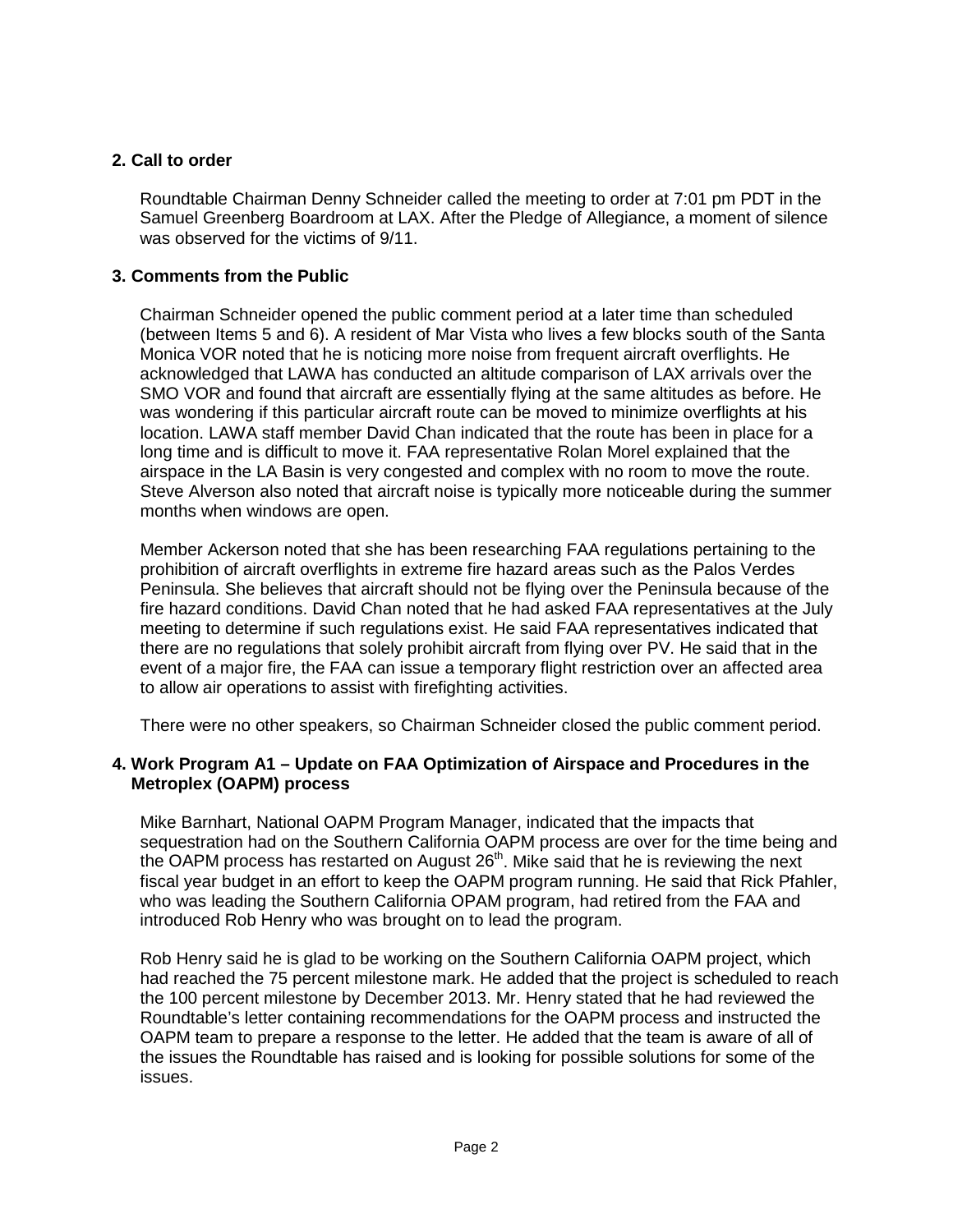Chairman Schneider asked if there is a website the Roundtable members can visit. Mr. Ryan Weller, FAA Environmental Specialist, said that the website does not contain specific information at this time, but will contain information about the Environmental Assessment (EA) for the project when it becomes available. Mr. Barnhart added that the FAA does not want to post notional designs of potential new procedures as they can be changed or discarded during the evaluation process. He added the public could become unnecessarily concerned about the notional designs and feels the public would be better served by reviewing final procedure designs when they are evaluated in the EA.

Mr. Tatro asked Mr. Weller to describe the environmental process for the project. Mr. Weller said that in terms of next steps, the FAA will start the EA process about 3 months after reaching 100 percent completion on the designs. He added that it will take about one year to complete the Draft EA. He said he expected to use a public workshop format with several meetings spread throughout Southern California. David Chan asked how many public workshops that the FAA is planning to conduct. Ryan indicated that the exact number of workshops has not been set.

Mr. Barnhart indicated that the OAPM project is focused on optimizing safety and efficiency of the airspace and that the OAPM team is following specific guidelines for the OAPM process. One of the guidelines requires the FAA to only make changes to flight procedures that take place above 3,000 ft. Member Cope asked what FAA would do if there are impacts below 3,000 feet. Mr. Barnhart said those measures are pulled out of the OAPM process.

Mr. Weller said that he understands that the Roundtable members wanted to see the new procedures but urged them to be patient, and commented that the FAA has a good team working on the project. The Roundtable members thanked the FAA representatives in attendance for providing the update.

# **5. Work Program A2 – Update on LAX Part 161 process**

LAWA staff member Scott Tatro provided a brief update on the status of LAWA's Part 161 application for a proposed restriction at LAX that will prohibit aircraft from departing to the east during Over Ocean Operations. Mr. Tatro said that the process was started in 2005 and that LAWA had submitted its application to the FAA in January 2013. In March 2013, the FAA informed LAWA that the application was not complete and asked LAWA to submit supplemental information for further review. LAWA submitted the requested supplemental analysis and information to the FAA in July 2013.

In August 2013, the FAA determined that the application is still incomplete and requested further details pertaining to the supplemental analysis. Mr. Tatro said that LAWA had a conference call with the FAA during which the FAA was explicit about what needed to be changed before resubmission. Mr. Tatro said that LAWA intends to submit the required documents to the FAA. However, he anticipated that the outlook for FAA approval of the proposed restriction doesn't look promising. Mr. Tatro added that should the FAA accept the revised application, the Roundtable and its individual members will have the opportunity to provide comment on the proposed restriction when it is published in the Federal Register.

LAWA representative Michael Feldman explained for the members of the audience who are not be familiar with FAR Part 161, that it is a regulation that resulted from the 1990 Aircraft Noise and Capacity Act (ANCA). He explained that Congress, recognizing that airspace is controlled at the federal level, enacted ANCA to eliminate local noise and access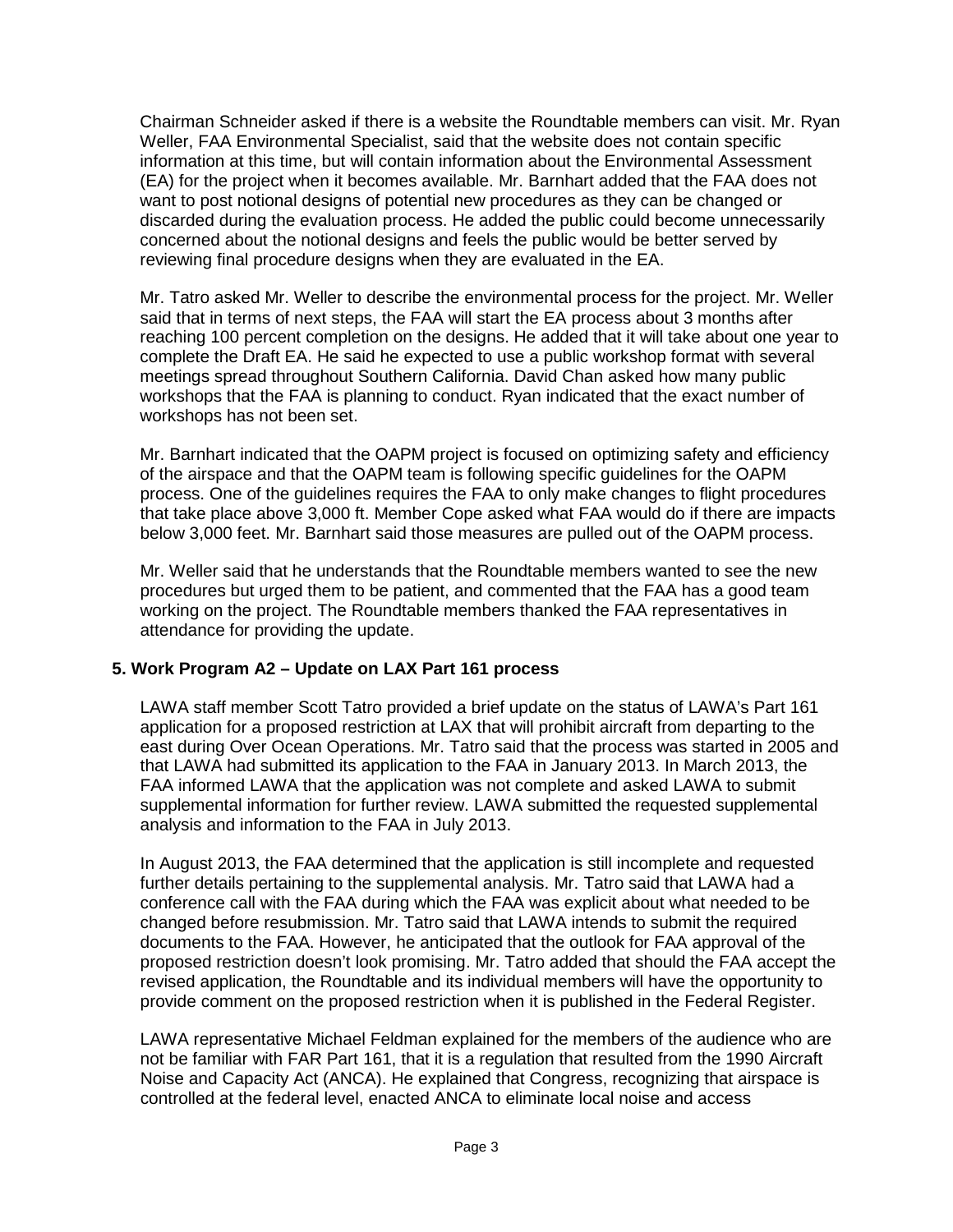restrictions. Mr. Feldman said that FAR Part 161 establishes the process that airports must follow if they wish to enact a local noise restriction. He stated that the City of Los Angeles has prepared a draft ordinance that would restrict east departures at night during Over Ocean operations and the City must follow the Part 161 process to obtain FAA's approval to enact the ordinance. Mr. Feldman added that in the 23 years since ANCA was enacted, only one restriction at Naples Airport in Florida has been approved by the FAA, so FAA made this process an uphill climb to obtain approval for a noise restriction. He said that if the FAA accepts the City's application, there is a prescribed timeframe within which they must approve or disapprove the restriction. Mr. Feldman concluded by saying if the FAA accepts the City's application and publishes it in the Federal Register, he would encourage individual member jurisdictions to comment on the proposed restriction.

# **6. Work Program C6 – Review/Approve Letter on ACRP Project 02-48: Assessing Annoyance of Helicopter Noise Compared with Jet Aircraft Noise**

LAWA staff member David Chan commented that ACRP had approved 10 of the 14 problem statements that the Roundtable had recommended for research. He explained that one of the approved research projects is to determine if human annoyance to helicopter noise is significantly different than jet noise. Mr. Chan said that at the last Roundtable meeting, members had discussed submitting a letter to ACRP with recommendation to include the West Pacific Coast Highway Helicopter Route as one of the study areas for the said research. He said he has prepared a letter for the Chairman's signature should the Roundtable members approve the letter. After some discussion, Roundtable members agreed to add the Imperial Helicopter Route to the letter. This route follows the West Imperial Highway from the shoreline to the 110 Freeway. Member Bailey's motion to approve sending the letter to the ACRP with the additional helicopter route was seconded by Member Rubin and unanimously approved by the Roundtable.

FAA representative Steve May suggested that the Roundtable provide a hard copy of the letter to Rebecca (Becky) Contin, Manager of FAA's Noise Program at the Office of Environment and Energy, who will be attending an upcoming helicopter noise meeting in Los Angeles. Note: John Bailey provided the letter to Becky Contin at the helicopter meeting.

# **7. Status Update on Roundtable Facilitator Contract**

LAWA staff member David Chan explained that the current Roundtable Facilitator contract expires at the end of December 2013 and the process of getting a new contact has begun. Mr. Chan explained that LAWA had issued the Request for Proposals (RFP) on August 21 $^{\rm st}$ to solicit qualified firms or individuals to submit their proposals describing the services that they plan to provide as the Roundtable Facilitator. The proposals are due on September  $19<sup>th</sup>$ . He said that the evaluation panel will begin reviewing the proposals shortly thereafter. The evaluation panel is composed of LAWA staff members Kathryn Pantoja, Rob Freeman, Mike Corlett, and David Chan as well as Roundtable Vice Chairman Jacobson.

Mr. Chan explained that LAWA's procurement policy requires selection panel members be elected officials or staff members representing a city or governmental agency and that the City Attorney had determined a Neighborhood Council, which Chairman Schneider is a member of, does not fall within that requirement. Therefore, LAWA is moving forward with Vice Chairman Jacobson to serve on the evaluation panel. Mr. Chan reminded the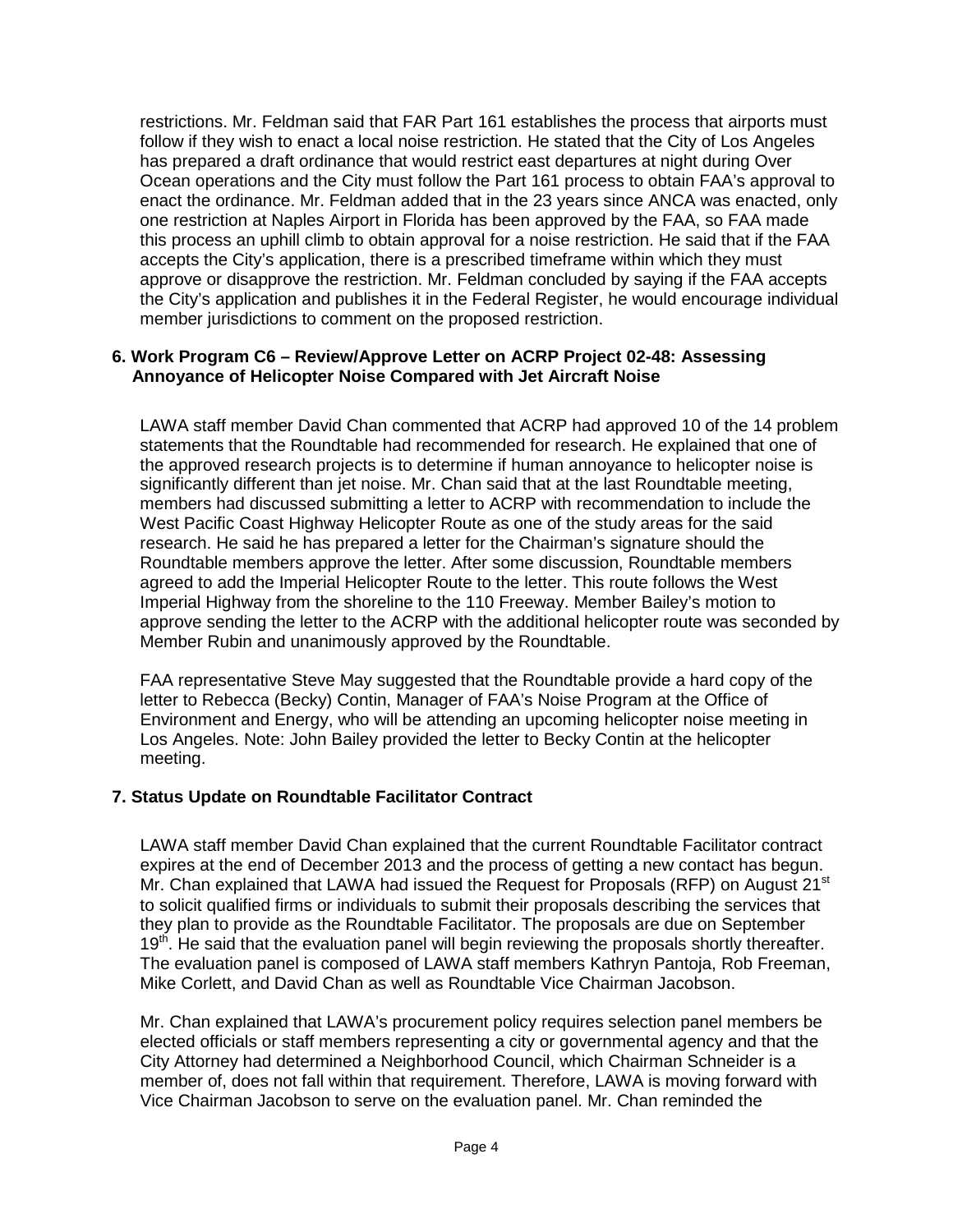Roundtable that at the July 10, 2013 meeting, the Roundtable approved Vice Chairman Jacobson to serve on the evaluation panel in Chairman Schneider's place.

He concluded by saying that the objective is to select the best qualified firm or individual, bring the recommendation to the Board of Airport Commissioners for approval, and execute a contract with the selected Facilitator prior to January 2014.

# **8. Statistical Update on Aircraft Operations**

Mr. Chan provided an overview of LAX's historical aircraft operations and passenger counts. He compared 1994 to 2012 and indicated that passenger levels have increased while aircraft operations have decreased. He said that this occurred because airlines are packing more passengers into each aircraft while reducing the frequency of flights. He added that airlines are using newer and quieter aircraft now than they did in 1994, which resulted in an overall decrease in noise levels. He reminded the Roundtable that trends with the overall operations tend to influence the trends of the specific operations.

# **Work Program Item A6: Improperly Flown LOOP Departures**

**Description:** The LOOP departure procedure directs aircraft on westerly departures to turn back and re-cross the shoreline at the LAX VOR at or above 10,000 ft. to head to eastern destinations.

Mr. Chan indicated that the annual trend for loop departures below 10,000 feet is declining due to better climb performance of the newer aircraft. He said that these operations tend to increase during the summer months as aircraft normally climb slower due to the warmer weather making it more difficult for some aircraft to reach the 10,000 feet altitude. Mr. Chan noted that most aircraft are at altitudes between 10,000 to 15,000 feet when they re-crossed the shoreline. He also noted loop departures that are below 10,000 feet represent a very small percentage of the total loop operations.

# **Work Program Item A7: Extended Downwind Approach**

**Description:** Aircraft arriving to LAX from the west and the north utilize an extended downwind approach at times causing aircraft to overfly Monterey Park and neighboring communities at low altitudes. Usually, the greater the number of north arrivals, the greater the need for aircraft to travel further east on the downwind leg. Weather conditions that produce low visibility can also cause this operation to increase as the FAA would need to increase the separation distance between aircraft for safety.

David noted the increase in Monterey Park overflights from 2005 to 2007 was due to the shift of arrival traffic from the south to the north complex because of construction activity occurring on the south that required the closure of one runway. In reviewing the monthly trends, he noted that extended downwind approaches usually increase during the month of June when fog is more prevalent. He also noted that most aircraft are at between 2,400 and 3,000 feet as they pass over Monterey Park. He mentioned that the aircraft operators with the most arrivals from the north usually have the most extended downwind approaches.

# **Work Program Item A8: Aircraft Arrivals Outside Regular Approach Paths**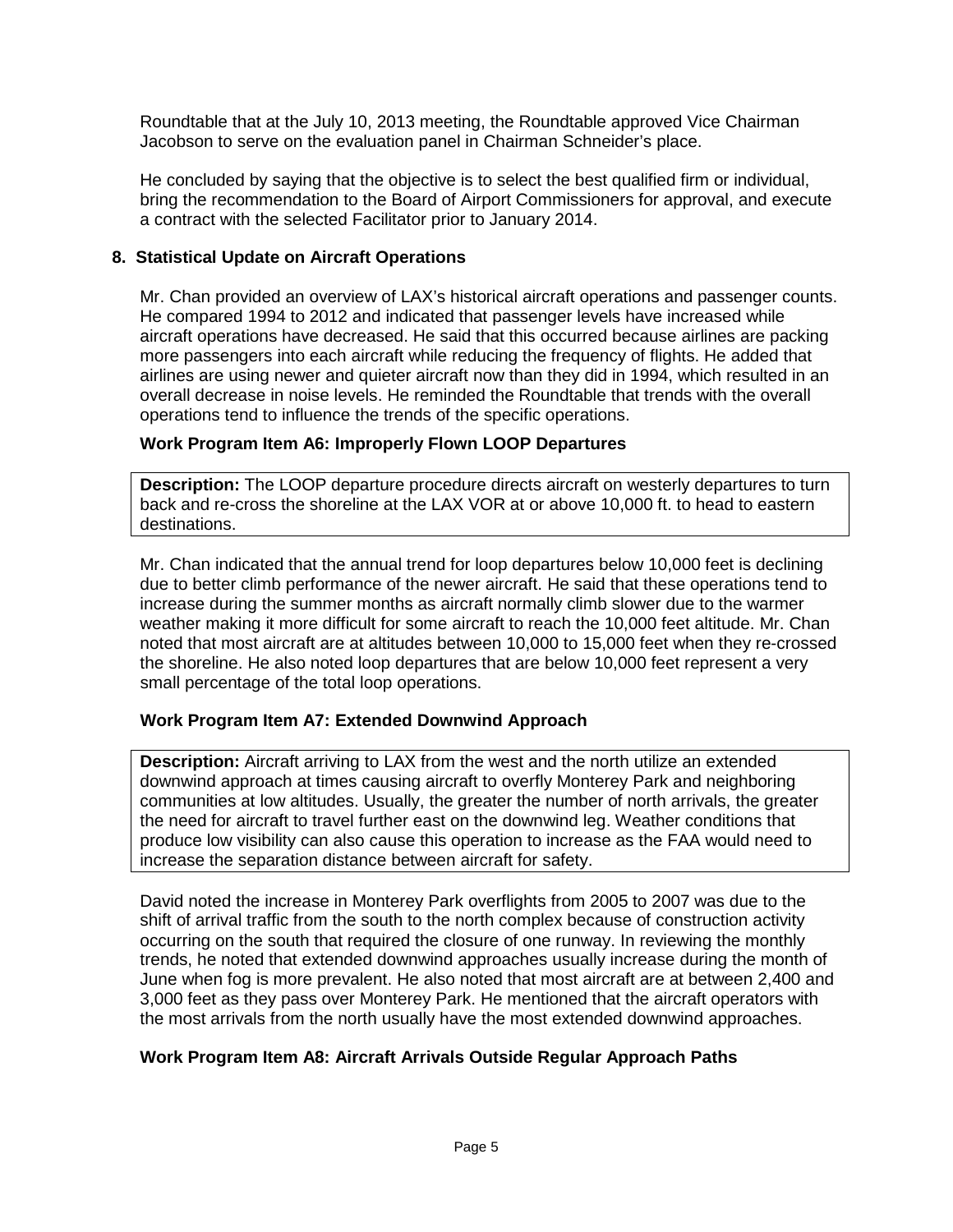**Description:** The short turn procedure relates to jet arrivals on the north downwind leg that turn to base leg and final prior to reaching the Harbor Freeway. This operation usually increases when a high-visibility condition exists and/or when the north arrival traffic is light. Conversely, short turn operations decrease when there is an increase in traffic and/or when there is a low-visibility condition. Short turn is also inversely related to the Extended Downwind Approach.

Mr. Chan indicated that the overall trend of short turn operations has been declining and reached the lowest level in 2012. He pointed out the slight increase in January 2013 is related to good visibility condition that existed during that month, which allowed for more visual approaches leading to more short turns.

When Mr. Chan reviewed the top 10 aircraft operators for short turns, Mr. Alverson observed that American Airlines had much fewer occurrences of short turns than American Eagle despite having more north arrivals. Mr. Chan indicated that it is difficult to draw any conclusion regarding the differences between these two carriers given their relatively low numbers of short turns for a given year.

Member Bailey asked if the short turn reports were shared with the aircraft operators. Ms. Pantoja said that the reports are not provided to the aircraft operators because LAWA cannot say that these operations are not allowed. Chairman Schneider asked if short turns generate a large number of noise complaints. Ms. Pantoja said that they usually do not generate complaints. She added that unusual operations such as east departures generate the most complaints. She said LAWA also receives more complaints during the summer months when windows are open.

The complete presentation on the statistical update on aircraft operations can be found on the Roundtable webpage at [http://www.lawa.org/LAXNoiseRoundTable.aspx.](http://www.lawa.org/LAXNoiseRoundTable.aspx)

# **9. Aviation Noise News Update**

Mr. Alverson reviewed several recent aviation noise news items for the Roundtable including:

- An announcement that the FAA is seeking public comment by Sept. 30, 2013 regarding FAA Environmental Order 1050.1F: Policies and Procedures that will replace FAA Order 1050.1E.
- An article noting that the Transportation Research Board released ACRP Report 89: Guidelines for Airport Sound insulation Programs that updates and expands previous guidance on airport sound insulation programs.
- An article about the U.S. Court of Appeals in the District of Columbia upholding a case (Helicopter Association Intl. vs. FAA) that noise complaints are a valid basis for noise abatement away from the vicinity of an airport.
- An article on the FAA adopting a final rule banning Stage 2 jets under 75,000 lbs. that will go into effect on December 31, 2015.
- Articles updating the progress of NextGen and a report from the Department of Transportation's Inspector General, and the possible effects of budget cuts/sequestration.
- An article about Senator Dianne Feinstein inserting a provision in the Senate's transportation spending bill to address noise and safety issues created by helicopter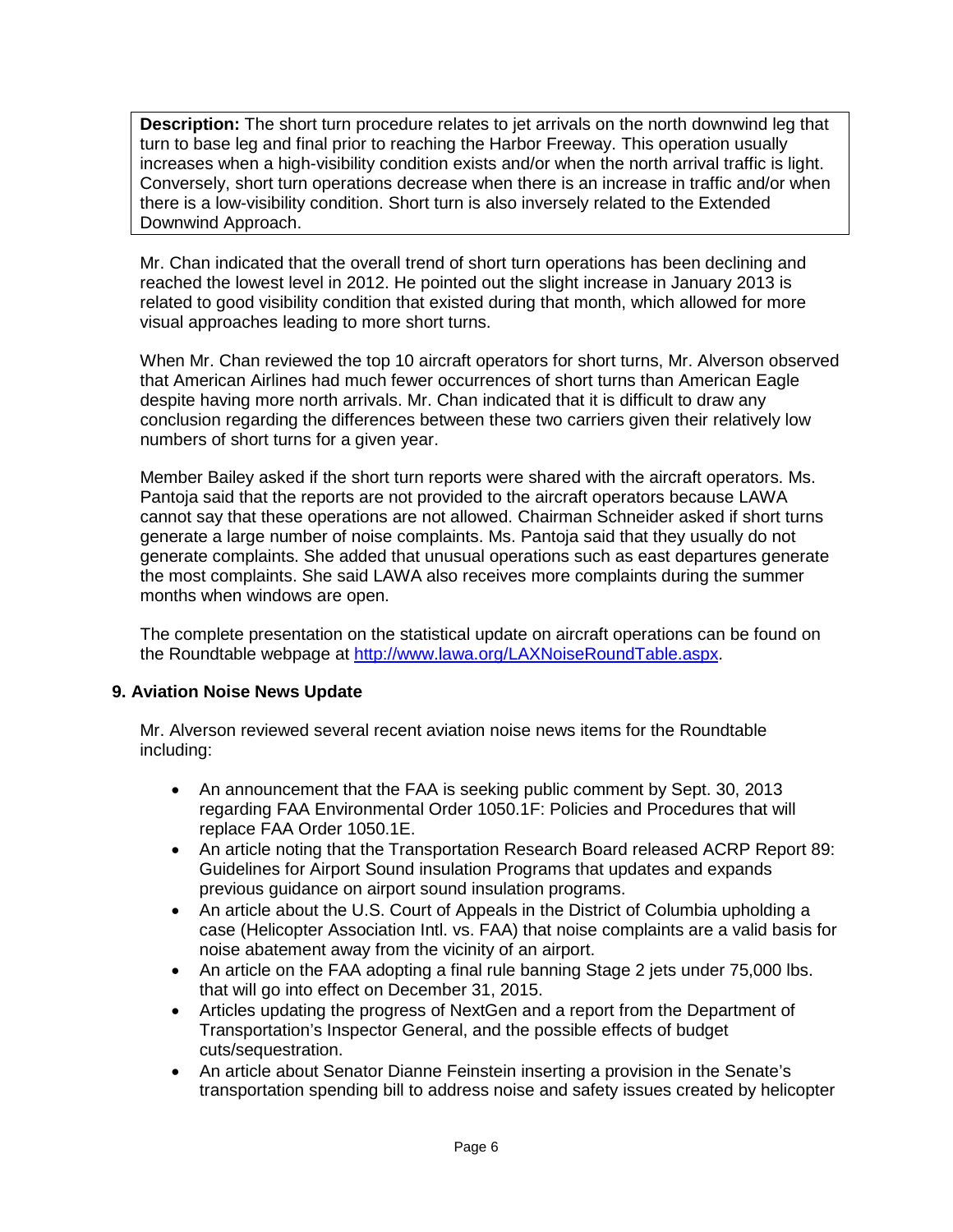traffic over L.A., as well as the California Assembly showing its support for the Los Angeles Residential Helicopter Noise Relief Act of 2013.

• An article on the first Required Navigational Performance (RNP) Standard Instrument Departure (SID) going into effect at ATL that is curved and routes aircraft more efficiently over sparsely-populated areas.

The complete aviation noise news update can be found on the Roundtable webpage at [http://www.lawa.org/LAXNoiseRoundTable.aspx.](http://www.lawa.org/LAXNoiseRoundTable.aspx)

# **10. Roundtable Member Discussion**

Member Rubin noted that due to the departure dependencies between LAX and Santa Monica Airport (SMO), hold times for jets at SMO have increased during the summer and with windows open the smell of exhaust fumes permeates the house. Facilitator Alverson noted that the focus of the LAX Roundtable is noise not air emissions. Member Rubin said that the noise from the holding jets is also an issue. Member Cope asked if the LAX Roundtable could include air emissions as a part of its mission. LAWA representative Feldman said that the Roundtable would have to go to the Board of Airport Commissioners with that request. Mr. Tatro noted that the Southern California OAPM team is examining ways to deconflict LAX and SMO departures. Mr. Rubin indicated that the OAPM could take several years to complete.

Member Rubin asked Steve May if he could look into the change with SMO departure heading that occurred in 1990s that may have initiated the conflict between LAX and SMO departures.

Chairman Schneider welcomed Jessica Duboff representing Los Angeles Council District 11 to the Roundtable.

Mr. Chan noted that the dates and location for the UC Davis Aviation Noise Symposium have been set as February 23-26, 2014 in Palm Springs. He also noted that it is the Roundtable's turn to send one member to the Symposium, which the Roundtable can designate at a future meeting.

# **11. Review of Roundtable Actions**

# **Formal Action Items**

The Roundtable approved sending a letter to the Airport Cooperative Research Program (ACRP) that offers a suggestion to include two specific helicopter routes as study areas for the research on Assessing Annoyance of Helicopter Noise Compared with Jet Aircraft Noise. The suggested routes include the West Pacific Coast Highway Helicopter Route and the Imperial Helicopter Route. Note: The letter was sent to ACRP on 9/17/2013.

# **Requests from Members**

Member Martin Rubin requested FAA representative Steve May to look into the SMO departure heading change, which he believes to have occurred in the 1990s that initiated the conflict between SMO and LAX departures.